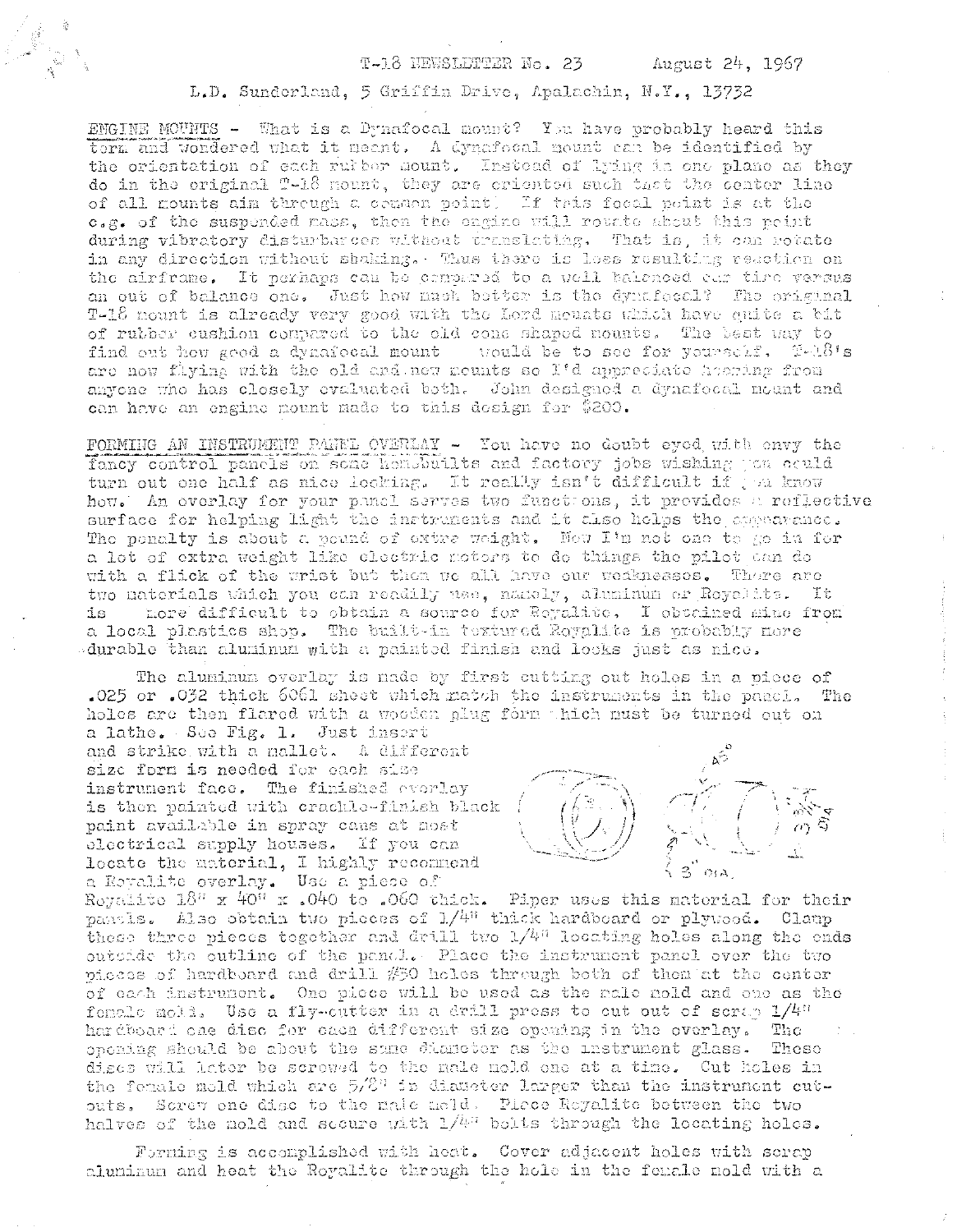T-18 Newsletter No. 23 August 24, 1967 - Page -2-

heat lamp. When plyable, remove heat and press down on mold until Royalite hardons. Cut out the conter with a fly cutter and prestel you have a nice 45° flanged hole. Repeat for each hole. Caution should be exercised to insure even heating of the Reyalite or the flange will be uneven. Also, don't nake an upside down overlay by mistake,

To bend the flange along the bottom, clamp Royalite to the circ of a table with clamps and a 1" x 2" piece of wood. Let the pertion to be bent extend over the edge of the table. Clamp two mere  $1^n$  x  $2^n$  pieces on both sides of the Reyalite flange allowing about 1" exposed for the bead. Heat the expessed strip with a heat lamp and bend down when seft. Try a sample first. The overlay is meanted to the panel with screws and spacers. The upper edge of the overlay can be hidden behind padded upholstery covering an eyebrow sunshade over the panel.

T-18 SURVEY - Out of 500 questionadires sent in January, 1967, to these ouning T-18 plans, 242 or about 50%, replied. Of these, 176 have done some work on their projects. It can be assumed that most of the 50% who did not reply are not actvely building a T-18. 79 had completed suter wings, 90 completed inner wing panels, 53 fin and rudder, with 30 complete fuselages. Since the last Nowsletter at least two more have flown, making 16, and probably more that I'm not aware of. Many more will fly this year.

CANOPIES - M.R. Supply, PO Box 43, Wilmington, N.C. - At last I believe we have achieved what we were looking for on the F-18 canepy. Optics are excellent and shape conforms nicely. I nade the first one out of a clear sheet and it was in and out of the mold and over, at least sight times before we finally medified this and that to get everything right. We also have nade a windshield mold and can now offer both canopy and formed windshield in green tinted plastic. The windshield is trimmed to the pattern used on Callbie Wood's ship and should need little, if any, trimning. We are leaving all flanges on the pheepiece canagy bubble to insure that it will arrive in one piece when shipped. I'm working now on a mimeegraphed set of instructions for cutting and drilling plastic and a set of these intructions will be shipped with each canony. The prices we have settled on after considering cost of production, etc., are as follows:

Canopy -  $1/6$ <sup>n</sup> Plox G green tint (color code 2111) untrinned \$110.00 Windshield - 1/8" Plex G green tint \$ 30.00 Crating - full plywood shooting that oan be used by builders  $$25.00$ 

Those prices are FOB Wilmington, NC and shipping weuld be via motor truck lines unless specified differently by the purchaser. Orders would have to be accompanied by full payment and unless to are held up by delivery of plastic we can premise 30 day delivery. Currently I have mough plastic on hand for 12 canopics.

T-18 NewSLETTER - For the information of you now plans purchasers, we now have a good supply of back newsletters which contain just about all the information you heed to know to build the Tele. Master stencils for the first 12 iscuss were lest, but now enes have been out which contain all the portracht information system from those. The back issues contain articles on how ether builders have done things, naterial lists and sources, tooks needed, usudatory bulketins, flight reports, ote. The back 22 issues can be obtained from no for \$2.00. I have also had the T-18 Building Indirections printed up as they appeared in Sport Aviation and those also can be abcained for \$2.00. If you want to receive future issues, an additional \$2.00 donation will put you on the mailing list as long as the mony holds out. L. Sunderland.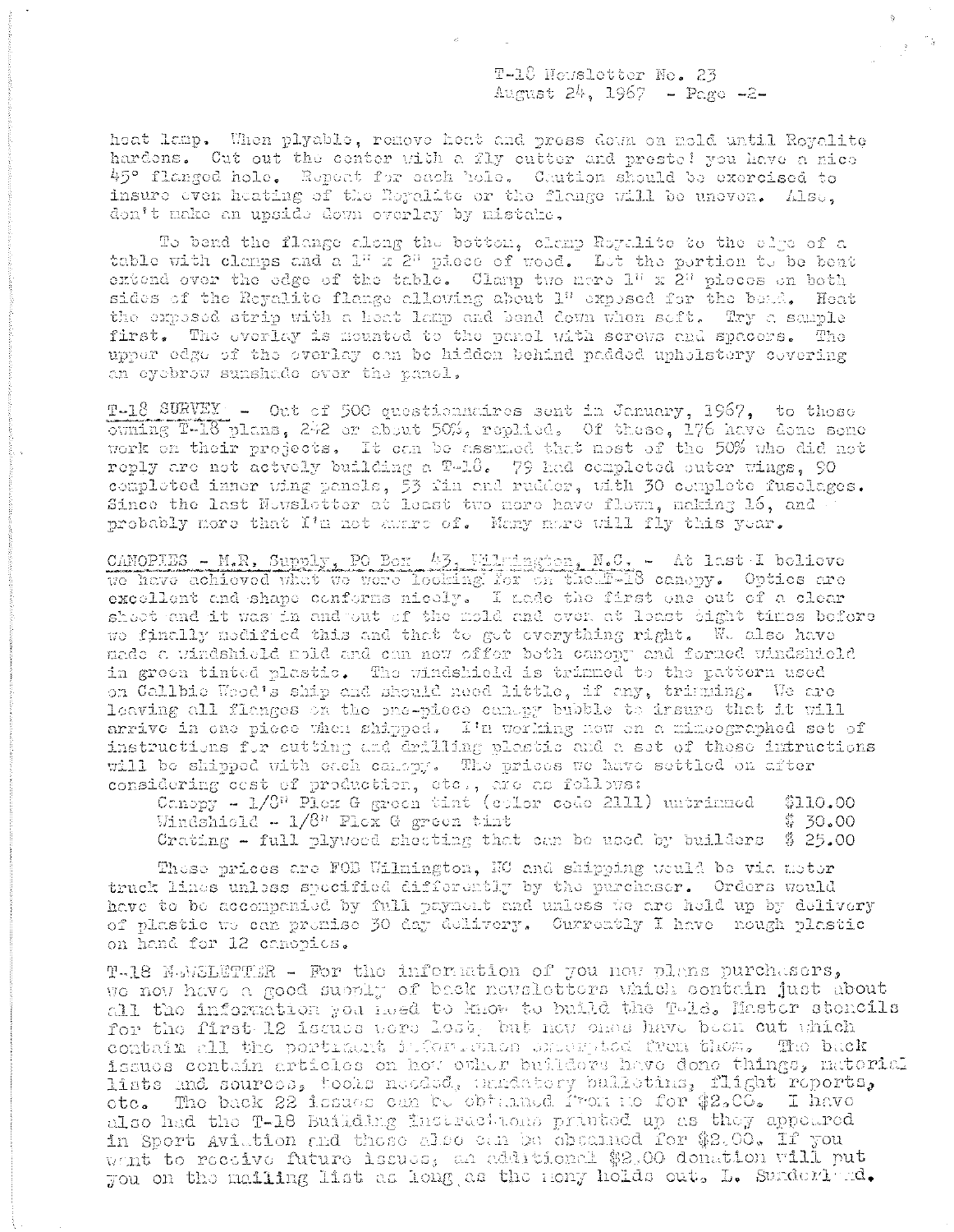T-18 Newsletter No. 23 August 24, 1967 - Page -3-

Trim Indicator - John says there is absolutely no need for a trim indicator: since the stick force needed to overcome full trim is very light. It is safe to take off with tria in any posttion. He convinced the FAA to license the Sky Skeeter without an indicator. As a matter of interest, one of the Blue Angels told me they fly all their performances with full nose down trim cranked in. If anything happens this causes then to dive away from formation. This means they must constantly fight a 60 lb force. The T-18 trim force is about 10 times less than this.

Firewall Fittings - It is good practice to use a regular AW type bulkhead fitting where the fuel line passes through the firewall. We have all seen the various other cables, wites and hoses crammod through one big grommet with lots of sealing putty piled on to keep out carbon monoxide. A very convenient firewall fitting can be made with a 1-1/2 x 3-1/2 x 1/8 inch piece of neeprene. Holes can be out in it to pass the various cables. It is clamped over a slot out in the firowall with two screws and an aluminum or stainless back-up plate. For convenience use plate nuts or pop rivet nuts in the firewall. A O.1" flange can be bent down on four sides of the plate for stiffness. If you haven't discovered it yet, you need about 200 No. 8 pop rivet nuts. You can obtain them for \$1.66 per 100 from Silvo Hardware, 107-109 Walnut St., Phila., Pesna. You'll need a pop riveter that takes the next bigger size stems than  $L/8^{\alpha}$  rivets have. They are now available from Silvo for \$3.95 with two sizes of adapters. They also have pop rivets. Unfortunately, Silvo has a \$10. minimum for mail orders. Also add \$1. for shipping costs.

Hot T-18 - Bob Kaergaard just sent a picture of his beautiful ship captioned "Hot T-18". I had just spent alot of time at Rockford admiring the excellent job he did on the new canopy with flush screws and a perfect fit on all the fairings. He said he made six sets of aluminum strips before he was satisfied. The canopy gave him a nice increase it speed of about 10 mph and it made flying in it a real pleasure rather than something bordering on torture with the wind tearing at your hair. So you can imagine my anxiety when I saw the picture of a pile of ashes that was once Bob's T-18. The wooden hangar had burned down leaving nothing but a landing gear and part of the engine case. The other hemebuilts were also destroyed. Bob is already hard at work on another ore. This should make us all be very cautions about choosing a hanger for our planes. Good luck Bob. At least one consolation is that this time you will know exactly what to do next and how to do it.

Panel Layout - After just installing the various push-pull controls on my panel, I thought I'd pass on a few tips. While building a plane, especially the first one, you usually couldn't care less about maintainability. "Just get her in the air" is your motto. But with very little extra thought you can make it easy to repair. For example, run everything over or around the fuel tank so it can be removed easily. If you don't like the throttle up high like shown on the plans, it can be mounted below the panel on a slotted angle bracket which allows it to be dropped for tank removal. Also, hook up everything on the panel so the panel can be removed without discornecting anything in the engine compartment. I mounted my push-pull controls in slots cut along the tep edge of the panel, My panel is mounted on the pilot's side of the extra bulkhead which is located 3-1/2" aft of the dash frame. Cleasence holes were cut in the bulkhead and dash. Thus, to remove the panel, just leesen the nuts on the controls and slip the panel out.

Make liberal use of plate mits and pop rivet nuts for anything that might need replaced such as starter solenoid mounting, otc.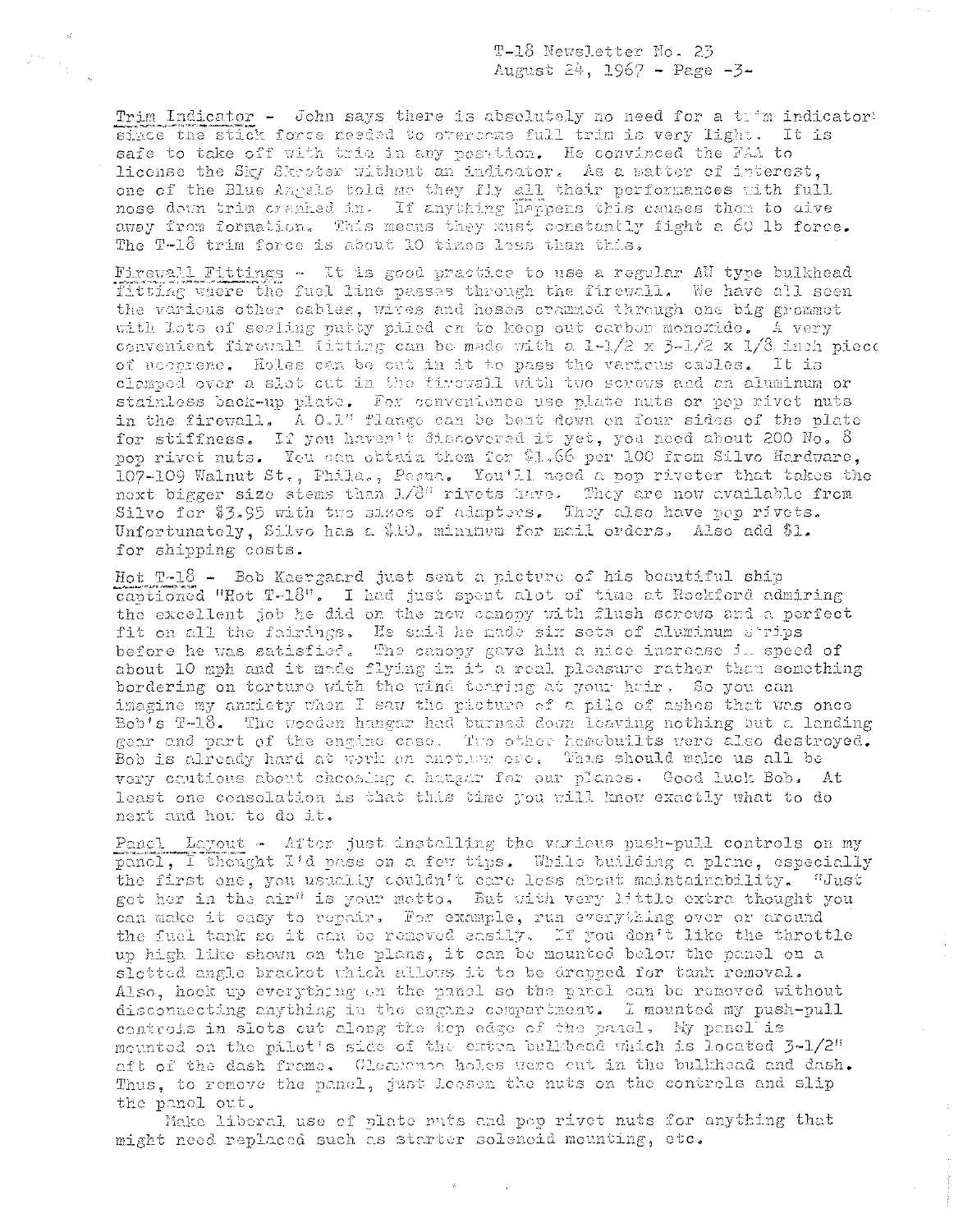## T-18 Newsletter No. 23 August 24, 1967 Page -4-

New Engines - Kent Hugus says he still has brand new 0-320-A2B engines equipped with carb., mags., starter, gen., etc. which he has gotten approval to sell to T-18ers only for \$1,900. If you want one send certified chack or money order to A@ro Cemmander Inc., 1 Reckwell Ave., Albany, Ga., 31705. Attention Mr. Kent Hugus.

Battery Boxes - Don Carter has designed a very fine fiberglas battery boxx To make it, first lay a thin layer of glass mat on a sheet of aluminum or mylar and saturate (using a roller) with acid resistant resin. After hard, cut out the various parts for the battery bex according to the enclosed sketch. Sand a strip 1/4" wide on the smooth side of the parts along all edges. This makes the resin stick well. Then assemble the entire box using a good sticky tape like the cloth tape now available nearly everywhere. Face the smooth side of the parts inward with the tape on the cutside. Mix up about  $1/4$  cup of acid resistant resin with plenty of cabesil filler to make a paste to use as coment. Just plain resin can be used but it is difficult to get it to keep from running away. It can be thick med into a paste by adding a white fluffy filler and some cobalt, both ar alable at a fiberglas shop. Apply a little fillet of the resin cement along all inside seams. Just wine the seam with your finger to remove excass resin. As soon as this hardens, remove tape and you have a one-layer bettery bex.

Coment four plate nuts under lip for securing lid. Apply ane or two layers of mat on the outside depending on the weight of the mat. Don't make it too heavy. Attachment brackets can be comented on and covered with mat for reinforcement. A round drain tube can be made over a collapsible cardboard form and attached with coment. Now you have a box which will never corrode or leak. It's very easy to make.

Fuselage Templates - The fuselage skin templates have spent the summer busily making the rounds from the Atlantic to Kansas and Canada to Florida. They are now waiting in Florida for the next customer. If you want to use them, let me know and I'll put you on the list. The first person to write will get them in a hurry, but others will have to wait in line. I'll make a schedule and let each person know his position. When you receive the templates, just pay the shipping and send me \$3. to help pay for the templates.

If some generous person near L.A. would be kind enough to copy a set of templates from John Thorp's wing skin templates we could include them with the fuselage templates. I'll pay for the material if someone will make the template.

Forming a Bubble Canopy - L.D. Sunderland - There have been a number of articles written on the subject of forming free-blown bubble canopies but there has been very little published or ferming complex curved plexiglass canopies with shapes which do not permit fabrication by free blowing. It should be made clear that a free-blown conopy is superior from the standpoint of simplicity of tooling and optical clarity. However, there are few existing homebuilt designs which can use free-blown canopies without modification of the auxframe. Schweizer was so concerned about canopy fabrication that for the 3-place 2-32 spilplane they first designed a freeblown canopy and then designed the fuscinge around it. If you want to know whether you can use a free-bloww canepy, just cement toy balloon rubber to a model of your cookpit and inflate. The biggest problem will be bulges where you want flat spets.

Bill Johnson and Glen Moore have made free-blown canopies for the T-18 by blowing (or sucking) the babble against a single degree curved surface located along the tep of the form. This gives you considerable mark-off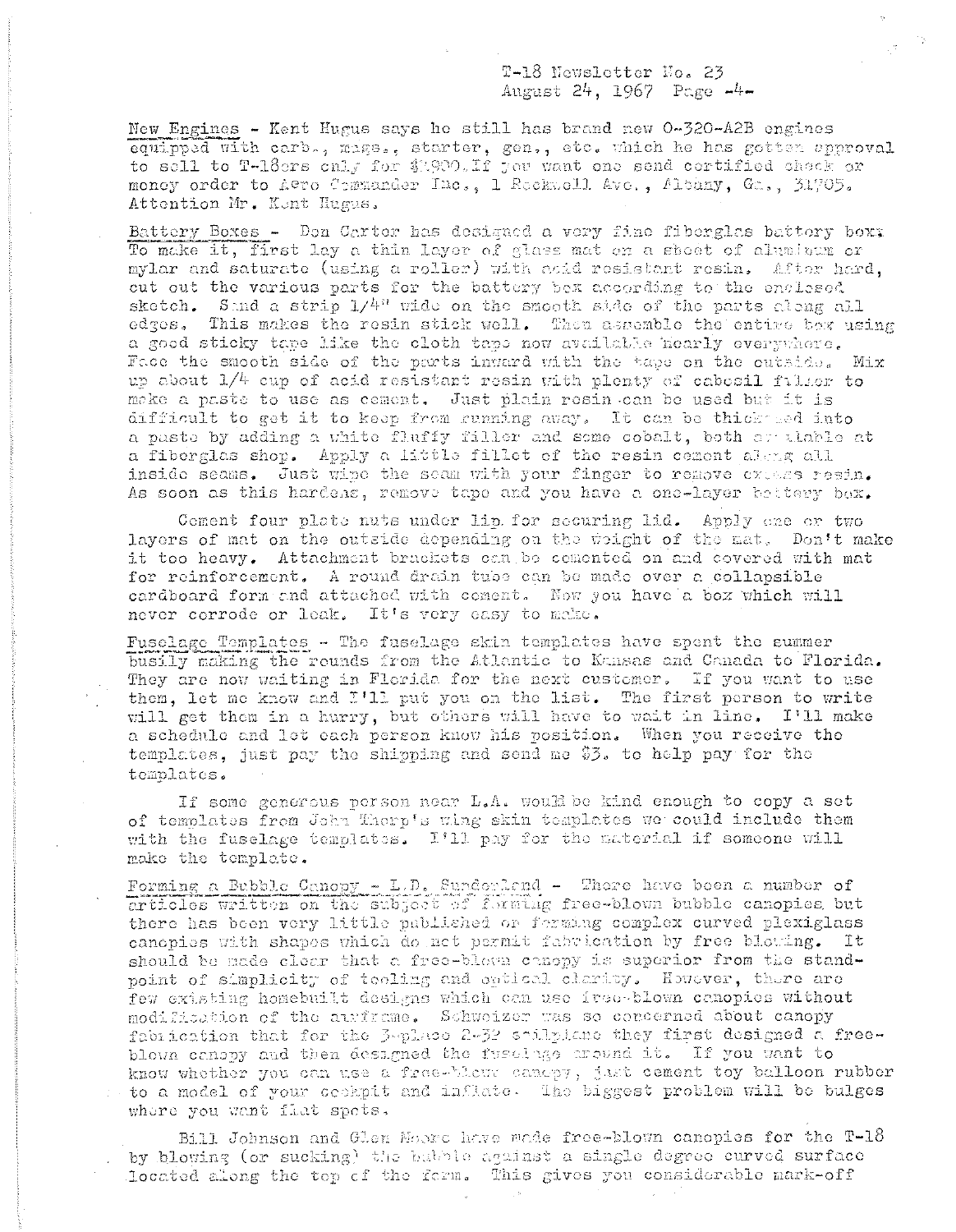T-18 Newsletter No. 23 August 24, 1967 Page -5-

if you blow the bubble hard enough to give a smooth juncture at the windshield. The canopy Glon had at the '67 Fly-In had no distortion but didn't quite make a smooth transition with the windshield. It also cut the corners a little by the occupants heads. But Glen will tell you that this type of canopy isn't the casiest to make for he tried for a long time before achieving success. He has a large oven and vacuum forming equipment. See the article by Glen in this issue.

There are several other techniques for forming plexiglass canopies which permit the formation of any desired contour. These are: 1. Hand stretching over a male mold; 2. Machine stretching over a male mold; 3. Snap back over male modl; 4. Pressure forming into a female mold, Of these, hand stretching is by far the casiest for the beginner so it will be described in the greatest detail.

In machine stretching, the sheet of plexiglass is clamped in a fixture around the perimeter and forced down ever a male mold with a press. To facilitate clamping, the sheet may be clamped cold and the oven placed over the fixture and meld.

The snap back technique involves sucking a bubble, placing a mold under it, then letting the bubble come back against the mold, It gives the least mark-off of any except the free-blown technique because it applies the least force against the mold.

It is possible to vacuum or blow into a female mold but the biggest problem is attaching a padding material to the surface of the mold. Instead of padding, a special grease is coated on the bare mold. The mold must be very smooth and it must be heated.

Now for us average do-it-yourselfers, the hand stretching method is the simplest. All it takes is a mold, which anyone can make, an oven, and about five sets of hands.

The mold is made with plaster and fiberglas over a wooden framework. First cut out a  $3/8$ " plywood base which is the size of the bottom face of the canopy less  $1/4^n$  on each odge. Now secure a 2" wide strip of  $1/4^n$ plywood to the left and right sides allowing it to extend below the base 1-5/8" for a clamping flange. Now attach the base to a 2 x 4 from  $\sim$ so that it does not come closer than 2 inches to the inside edge of the base. This allows roon for clamps on the plexiglass. For convenience, attach 2' legs to the frame and brace well.

Make a plywood bulkhead which is the exact size and shape as the side view of the canopy. From 3/8" plywood make 3" deep ribs according to the canopy lofting drawings. Notch the bulkhead to receive these ribs and assemble with tacks, and glue to the base. Firmly glue and screw a l"xl" strip to the last rib's aft edge for clamping the plexiglass before stretching.

Before applying the plaster, tack a heavy screen or wire mesh between all ribs and about 1-1/2<sup>n</sup> below the surface. The plaster is applied to this so start stirring wid. A final coat of finishing plaster is required to obtain a smooth surface. You will find it very difficult to get a smooth enough surface on the plaster. Also, it wall crack before long so for best results apply two layers of fiberglass cloth and resin. Follow this with one coat of white gelesoat and two ceats of colered gel-coat. preferably black. Sand between all coats. Wet sand for the final finish. The wet black surface readily shows up any wavyness. If the surface doesn't feel wavy when you rub your hand ever it, then you have arrived.

The mold is covered with soft outing flannel available at any fabric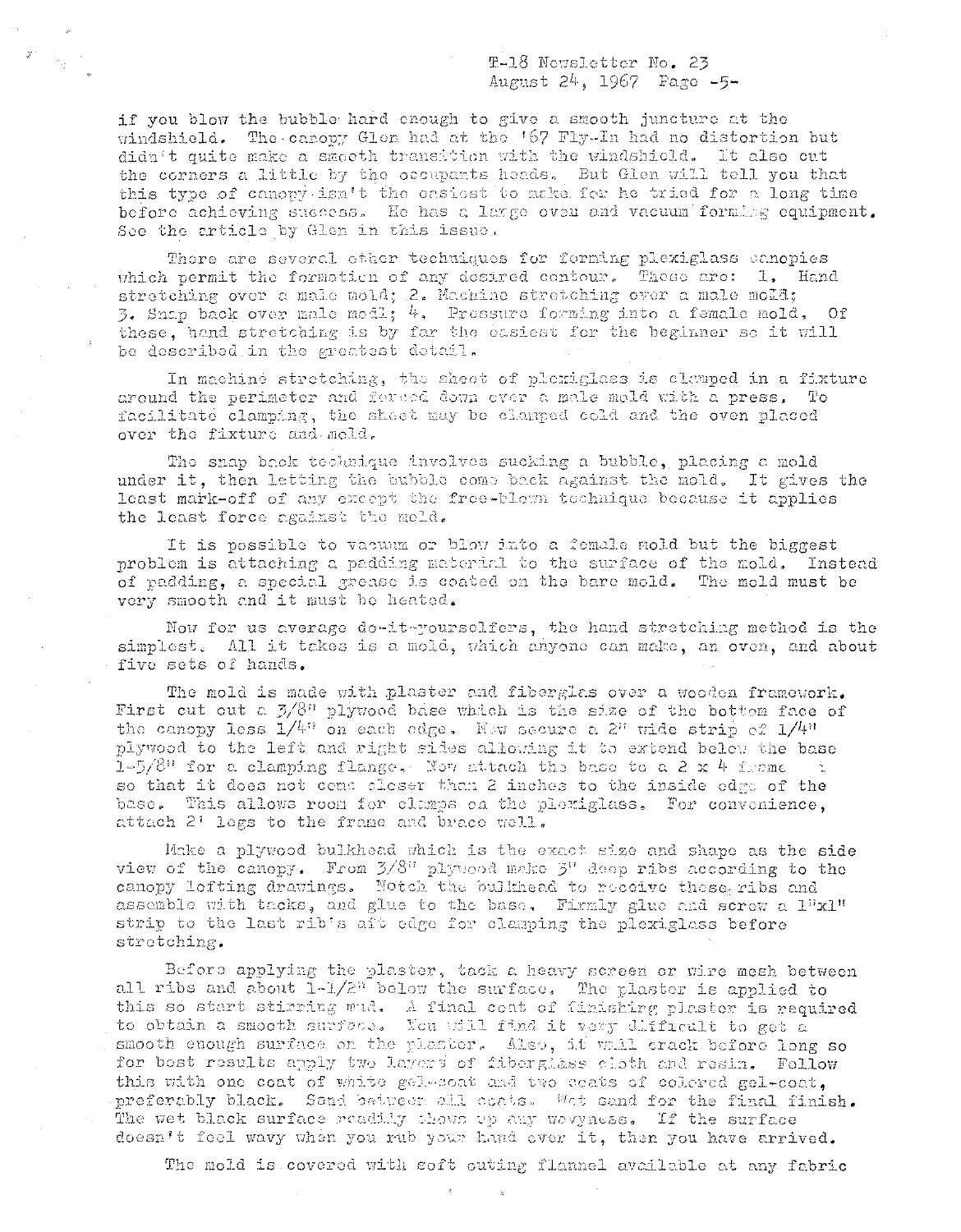T-18 Newsletter No. 23 August 24, 1967 Page -6-

shop. It has a hard finish on ene side and soft on the other. Stretch this over the mold, wrap around and tack to the inside edge of the 2" flange. The flannel doesn't come in wide enough rolls to make a one piece cover so it is necessary to make a seam down the centerline. Accurately locate this seam so it can be used as a reference for trimming.

A clemp is made from a 2 x 6 to hold the plexiglass along the mold centerline during forming. The canopy is nade in two pieces to minimize the amount of stretching required and thus, the mark-off. The 2 x 6 is trimmed along one edge to cenform to the caropy at the centerline. The first 10" at the front should not conform to the centerline contour. It must be given 1/2" clearance. During the stretching operation excess plexiglass material must be pulled through this opening by hand. Install 3/4" long round-head serows along the conterline of the curved edge of the 2 x 6 at about a 1-1/2" spacing. These act as teeth in the clamp to hold the plexiglass. These screws can be adjusted to give a perfect fit with the mold. The 2 x 6 should be hinged at the back to facilitate alignment during clamping. The 2 or 3 seconds saved by this hinge nakes the difference between success and failure. For this hinge, use a bolt in an oversized hole to allow for vertical movement during clamping. An upright post is constructed at the rear of the mold to support the 2 x 6. The 2 x 6 should be about 1 foot longer than the mold. The centerline of the 2 x 6 should be adjustable at the hinge. It should be 1" to the left of center when forming the right half and vise versa. Thus, the screws heads don't deform the plexiglass at the centerline.

The plexiglass halves can both be cut from one 52" x 80" sheet. Allow three inches excess in width. Clamp with a broad-bill vise grip at the front edge and suspend in the oven. The material will try to curl around and touch itself in the oven naking a severe blemish so clamp a stick along the front edge to provent this. Kake sure they can be removed in one second. Heat the oven to 375°F and let soak for several minutes. If the glass is heated to higher temperatures it will be weakened.

You will need at least five persons to pull a T-18 canopy. Each should be wearing new cotton gloves turned inside out. You will need two large C clamps for clamping the front and back ends of the 2 x 6 and one small C clamp for clamping the cuter aft edge of the glass to the  $1''$  x  $1''$ strip. You also need six broad-billed vise grips and five heavy spring clamps.

When the plexigless comes out of the oven it is nearly as plyable as freshly rolled pie crust but it doesn't stay that way for long. You have about 30 seconds to stretch it and get out all the wrinkles. Place it on the mold with at least two inches extending past the centerline. Adjust the position so that the outer edge doesn't extend too far below the mold to get on the spring clemps. Quickly clamp the glass at the aft outer corner with a C clamp to the 1" x 1" strip. Clamp the aft end of the 2 xt 6 to the 1 x 1 strip with a large clamp. Man  $\#1$  and  $\#2$  should install these two clamps. Man  $\#$ 3 should pull forward on the glass along the conterline while Man  $\#$  clamps the front of the 2 x 6 to the front of the mold. Man  $\#5$  is pulling forward at the lower front corner while No. 1 and 2 start at the rear and clamp down the outer edge with spring clamps. By this time it will be cold so you will have to put it back in the oven and start over. After six trys, I got a good right half canopy. The left half canopy came out good on the first try.

The formed halves are placed back on the form one at a time and scribed for trimming. Now comes the delicate business of sawing and drilling plexiglass. The best way to cut it is on a table saw using a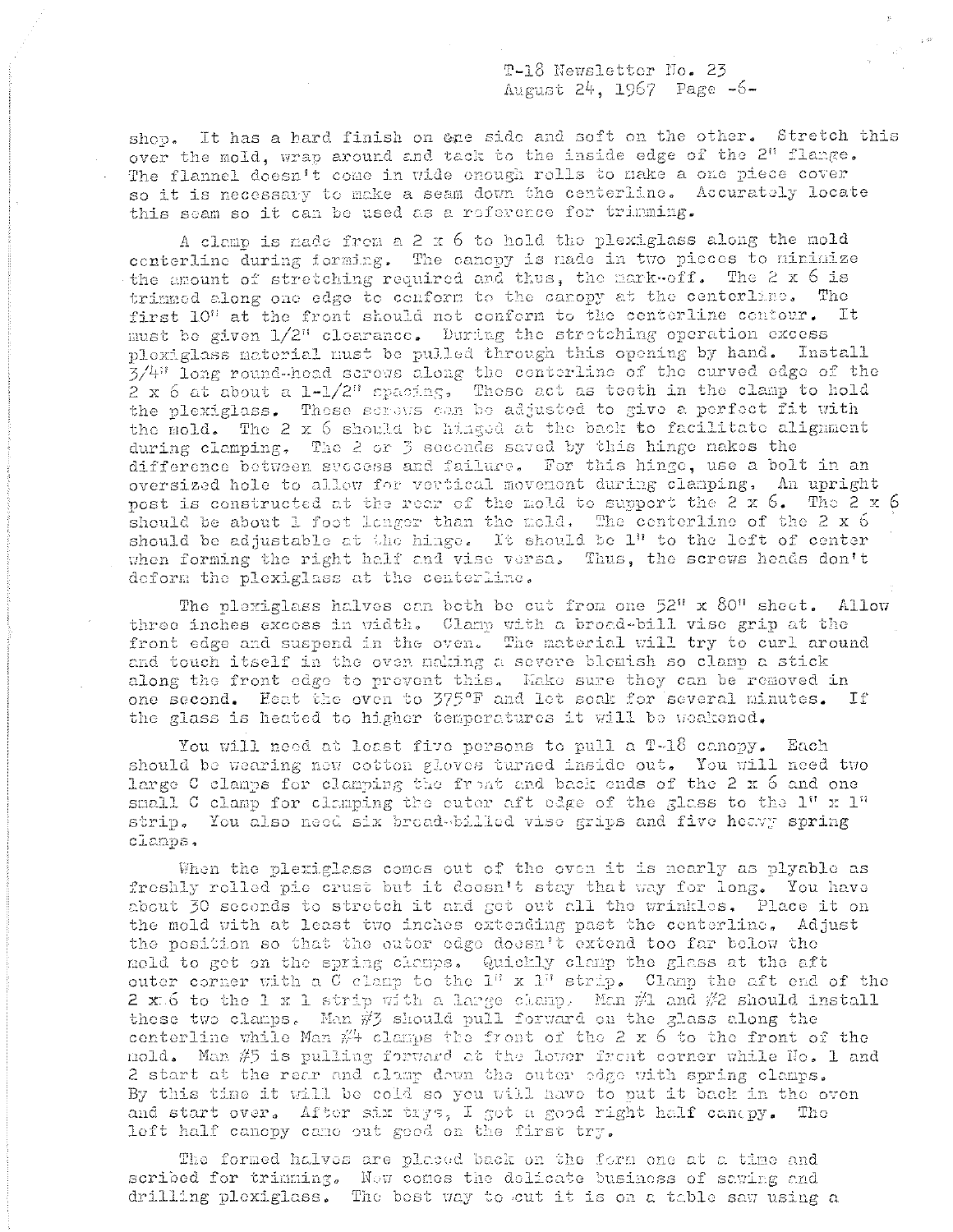T-18 Newsletter No. 23 August 24, 1967 Page -7-

fairly fine tooth blade. But curved surfaces and shapes can't readily be cut on a table saw. A band saw works well, especially if it can be slowed down. A high cutting speed causes the chips to melt and weld the glass together behind the blade. This can really cause trouble, especially if your blade freezes when the saw is stopped. If this happens when you are trinning your canopy, send someone for the tin snips because a new canopy is more expensive than a new blade.

Everyone will need to use a sabre saw at some time on the plexiglass. at least when cutting out the material from the sheet stock. This is the trickiest part of the whole deal. No natter how careful you think you are, you will undoubtedly get some cracks. When cutting the blank from the sheet, leave the paper on but keep pealing it away from behind the saw to check for cracks. A crack here isn't so expensive since you will be cutting the blank oversize. But on the finished canopy, there is no room for error. So, use the slowest ruaning sabre saw you can find. Borrow a variable speed type if you don't have one. Use a fairly fine tooth blade and go easy! Apply paste wax to the blade every six inches.

The halves are joined with regular plexiglass cement available from any plastics shop. This is a thick syrupy cement. Don't try acetone, etc. which just softens the plexiglass. Start by taping the two halves with a strip of tape dewn the center on the inside. (Use clear scotch tape to get a good scal.) If you leave a  $1/16$ <sup>n</sup> gap between the halves the cement will fill in better. To keep the coment from running away from the joint area. build up a trough as wide and as deep as the reinforcing tape using two rows of Scotch tape, each several layers high. Reinforcing tape approxinately 1" wide will be cenented to both the inside and outside of the joint. Fiberglass tape is best if you can locate it, otherwise, dacron is alright. Now mix up some cenent and apply to the joint. It is extremely difficult to get out all the air bubbles. Some people have extracted then with a hypodermic needle. If you get out all the bubbles, this joint is as strong (even without the tape) as the plexiglass sheet. We hade a test sample with two pieces of plexiglass joined with the cement. After the coment hardens, sand off any rough spots and then cement the outside reinforcing tape in place. Cover with a strip of clear mylar or colophane to help work out the air bubbles. Then remeve the Scotch tape from the inside of the seam and repeat the process to apply the inside strip of tape.

When attaching plexiglass it is necessary to use very large clearance holes for the screws to allow for the tromendous expansion with temperature variations.

Always dull the drill by grinding off the cutting edge. Try a number of samples before attempting the real thing. Above all, never drill plexiglass while any stress is being applied to the sheet because this is almost certain to result in a big crack.

Windshields - Sone people have bent their T-18 windshields in place without heat forming. The ones I've seen installed this way soon developed crazing. Maybe you'll never attempt forming a canopy, but forming a windshield over a simple sheet aluminum form is real easy. Just make two plywood bulkheads the shape of a cross section of the windshield, nail to a frame and wrap sheet aluminum over them, Cover with sating flannel and you have a nold. Heat plexiglass to 340°F, droop over the form and hold down edges until cool. Sounds simple after the canopy - and it really is!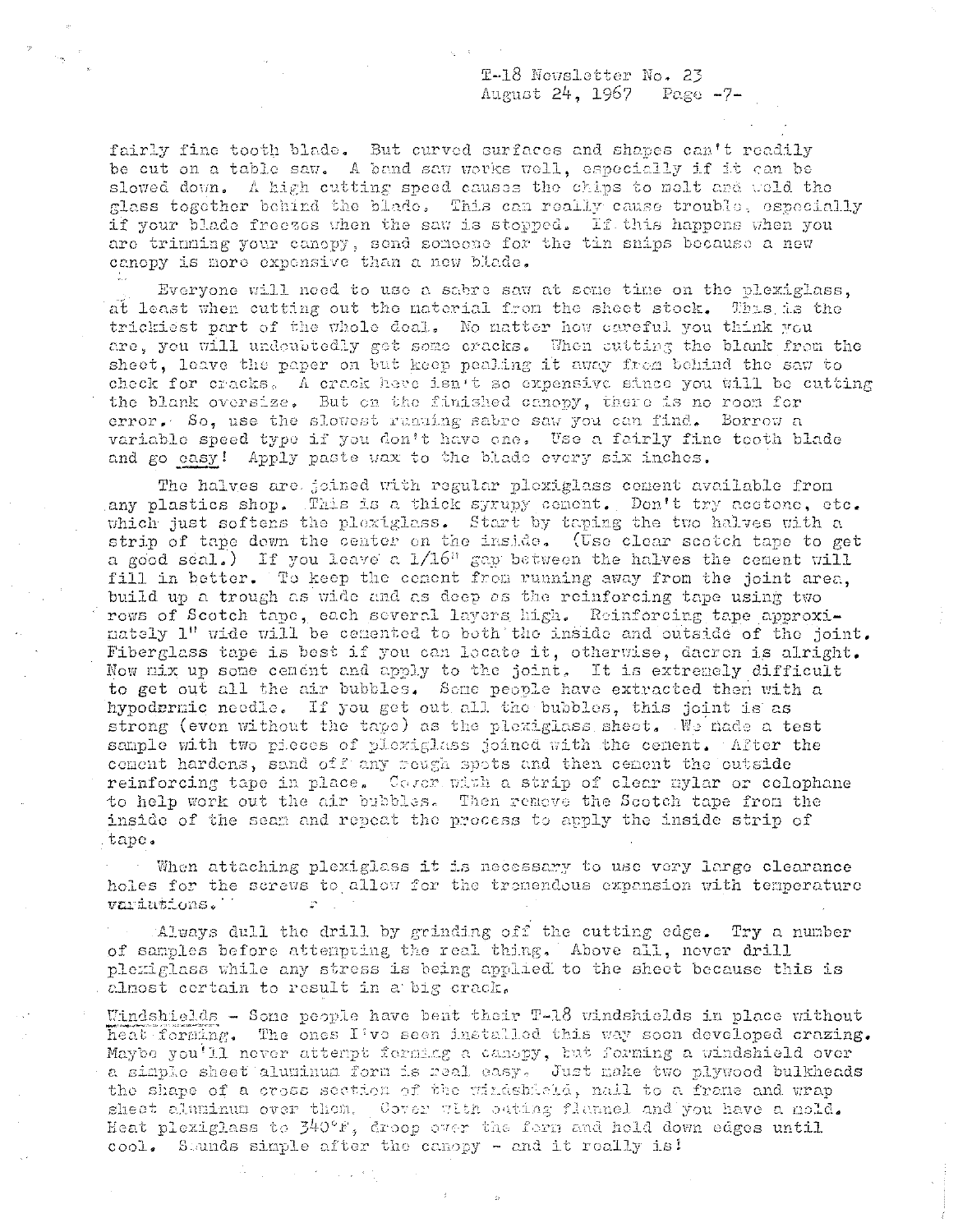$-S$ - T-18 Newsletter No.23

CG Limits - Don't get the forward cg ahead of station 61. Most have been over 62. The limiting consideration is not elevator effectiveness but rather possiblity of nosing over on the ground - especially with full tank and no passengers sitting on the ramp with gusts. Aft limit is 31% or station 70.5. Empty weights vary from 750 to 1050 pounds. Keep that weight down if you want performance. Fuselage Templates - The fuselage skin templates have spent the summer busily making the rounds from the Atlantic to Kansas and Canada to Florida. They are now weiting in Florida for the next custemer. If you want to use them, let me know and I'll put you on the list. The first person to write will get them in a hurry, but others will have to vait in line. I'll make a schedule and let each parson know his position. When you receive the templates, just pay the shipping and send me \$3 to help pay for the templates.

 $\mathbb{R}^4$  . At

If some generous person near L.A. would be kind enough to copy a set of templates from John Thorps wing skin templates we could include them with the fusclage templates. I'll pay for the material if someone will make the tamplate.

1967 Rockford Fly-In - This year we assembled the center wing of the E0A T-18 during the fly-in. This completes all of the main structural assemblies. Now someone must take over the job of completing the project. MR Supply conated a one-piece bubble canopy for the project. BENDING WING SKINS - John Thorp deronstrated how very simple it is to bend the leading edge contour on the wing skins. This is accomplished on a skin for a wing with flaps by first adding two inches to the rear edge of the bottom skin. The bottom rear spar holes are all duplicated exactly 1.7" behind the mormal spar holes. After the skin has been prepared for assembly in the flat, it is folded over and this extra row of holes is lined up with the row of holes for the top of the rear spar and a cleco is inserted in each hole. This clamps the top and bottom edges of the skin together in precise alignment so that when the skin is "squashed down" to form the leading edge bend, the bend location is exactly right. Caution should be exercised so that you don't get the wrong holes clessed together like we did on one skin. This makes awfully expensive scrap.

Now get a 4 foot long  $2 \times 4$  and some newspapers. Lay the folded wing skin on a smooth surface and cover the top with newspapers to protect the skin from scratches. Place the 2x4 at the highest point on the skin and press down with your knees. As the skin begins to bend, progressivly move the 2 x 4 toward the leading edge always keeping it herizontal. As the bend pregresses the 2 x 4 will end up right over the bending edge. One person can bend a skin in just a few minutes. It is surprising how sharp the bend must be in order to fit the nose rib properly. Uncless the skin and try a rib to determine whether the proper bend has been established. If the bend is not sharp enough the nose wib rivets will pull the skin down and cause unsightly depressions in the skin.

As a general rule, to bond any skin just cleco two rows of holes together along the trailing edge which are exactly the same distance from the leading edge "radius".

There were 5 T-18's at the Fly-In belonging to: Kaergaard, Faur,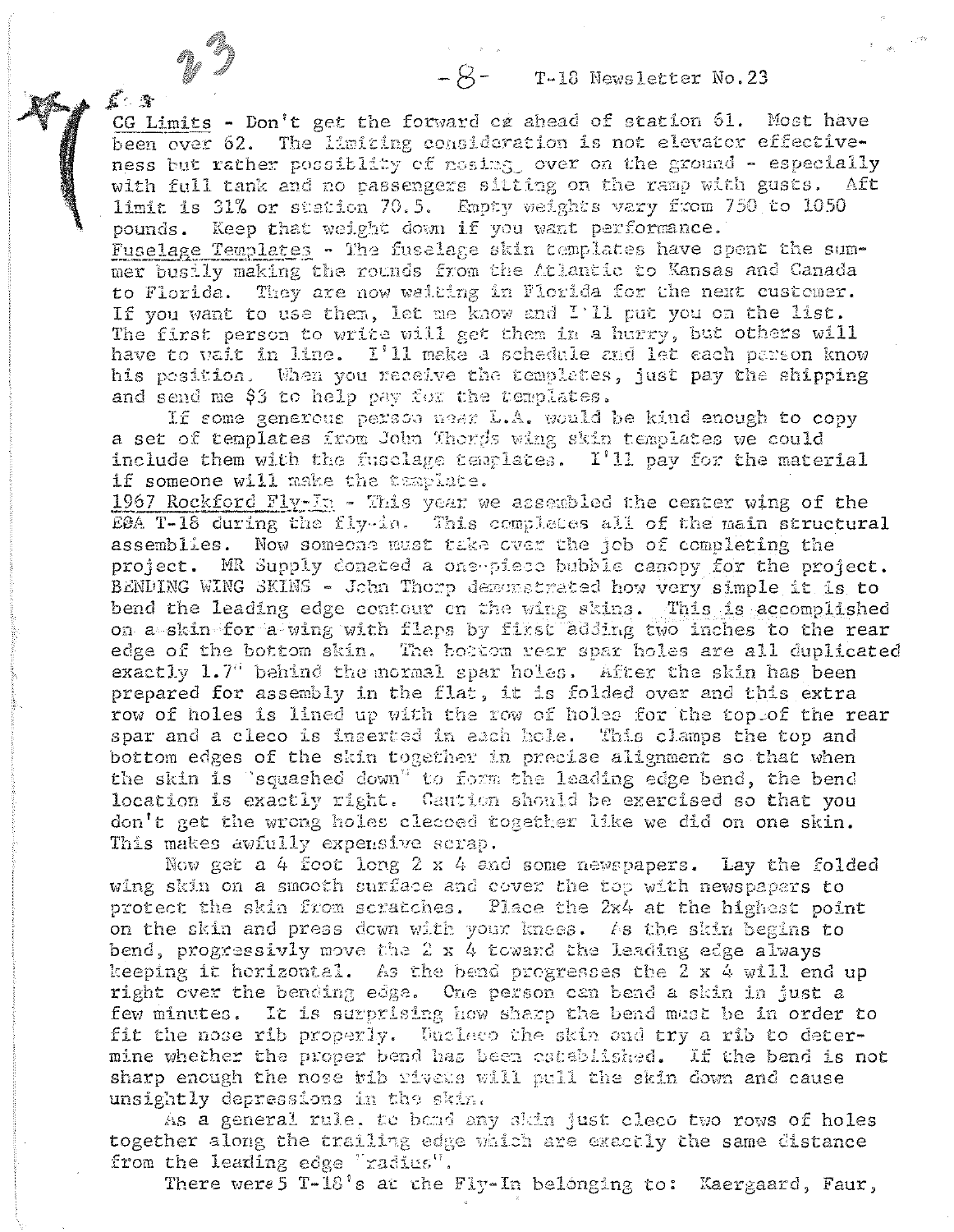## T-18 Newsletter No. 23

Wood, Zimmerman and Johnson. Bob Kaergaard had done a really fine job on his canopy installation but still had the open cowling. Irven Faur's drew quite a lot of attention due to the nice photo on the back of Sport Aviation which draw everyone's attention to the 6-mo. building time. Bill Johnson's ship was flown from Seattle by Cecil Hendricks. The extra long gear legs really made the ground ride much smoother and surprisingly did not block cff over-the-nose visibility very much. The outer leg tube was tapered and the inner tube was untapered but  $4\frac{1}{2}$ " longer. Otherwise the gear was standard. I could not tell what effect the leading edge fillet had. It started to buffet at about the same speed as the others--perhaps several mph sconer. Otherwise the stall was about the same. I didn't have time to make a meaningful comparison.

Ron Zimmerman did give me a most spectauular stall control demonstration. After I gingerly did a couple of stalls he said, "Now watch this." He held the stick all the way back with the throttle almost closed and the airplane just shock like a scared rabbit while we mushed down for several thosgand feet. Ron had perfect control with the ailerons although he had to work fast to keep the wings level. I began to feel a bit uneasy when we got below 1,000 feet in this peculiar flight condition so suggested we move on. Ron did a very fine job on his T-18. The paint job was very eye-catching and his workmanship profecsional. He used 100% pop rivets. The fuselage didn't have flush rivets and yet it looked exceptionally nice. His tailwind type gear legs were quite soft and John Thorp. thought they were the bast he had seen. They were a little softer than Johnson's but both were fire. Ron found the cross tube in the canopy frame was too flexible so ran an extra vertical support from it up to the center tube. This cross tube should be made of 7/8 or 1" tubing. I beefed mine up with a beut-up aluminum channel pop riveted to the cross tub along the bottom.  $\widehat{\boxtimes}_{\epsilon}$  Pors

Calibie Wood also had tailwind type gear legs but he had two problems which kept him from doing any extra flying at Rockford. The bolts holding the legs in the A-frame worked loose and theAA-frame got bent slightly in a hard landing. The A-frame had not been heat treated. The bubble made by MR Supply looked very nice. Was scrry I dign't get to fly in his ship.

The T-18's must have made quite a kit this year because there are many new T-18 builders being added to the ranks every week.